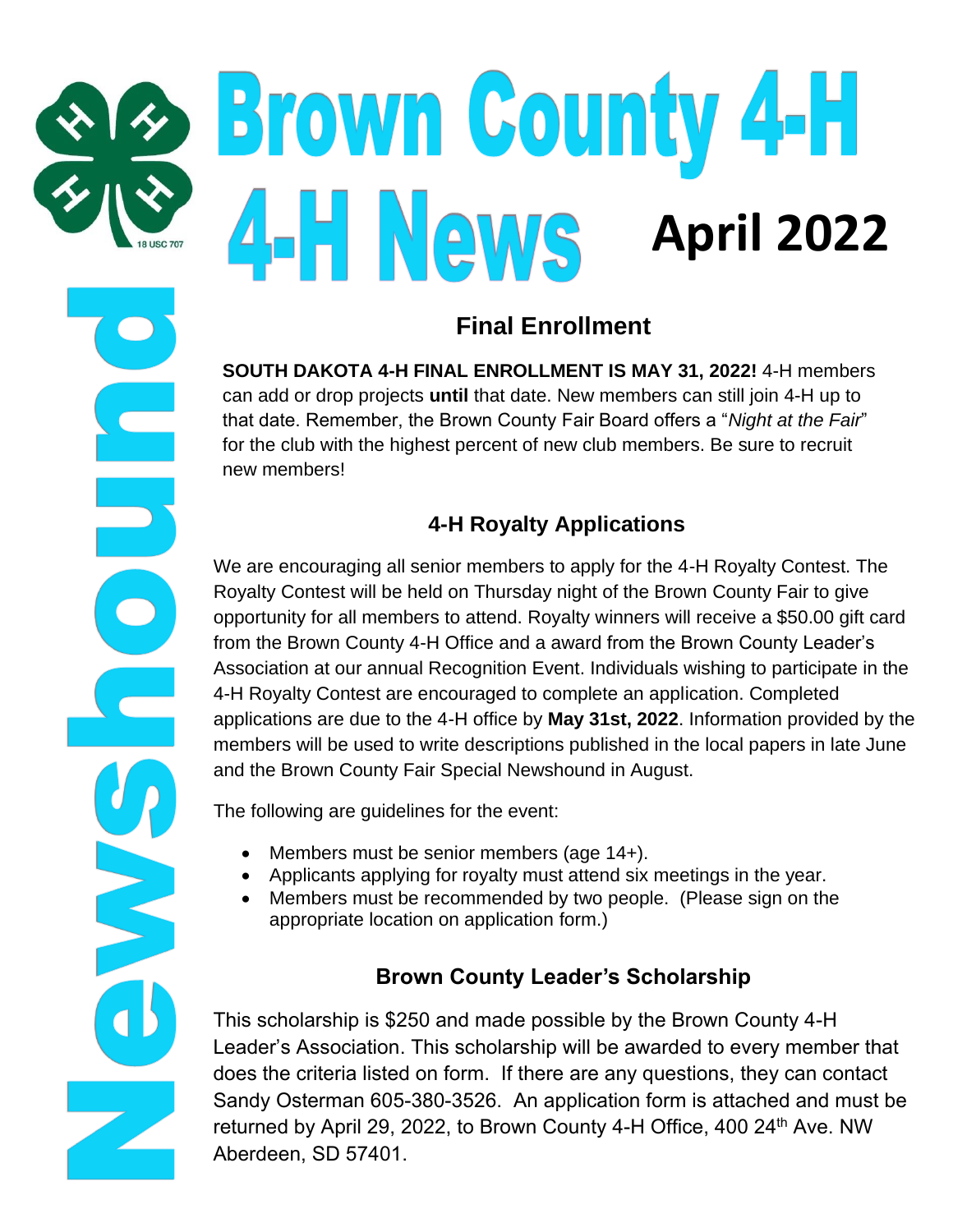# **4-H Summer Assistant**

Searching for a friendly and outgoing individual with good customer service and administrative skills. Will assist with the coordination and implementation of 4-H events, as well as administrative duties. Prior 4-H experience is desirable but not necessary. Please contact the Brown County 4-H Office for more information and ways for apply for position.



# **Fashion Revue**

Fashion Revue will be held 12:00pm-4:00pm at the Aberdeen Regional Extension Office on July 12, 2022. This year's theme is "Celebrating the Red, White, and Blue in 2022".

# **Special Foods**

The Special Foods contest will be held on June 28, 2022 from 9:00am - 3:00pm location will be Simmons Middle School FACS Classroom.

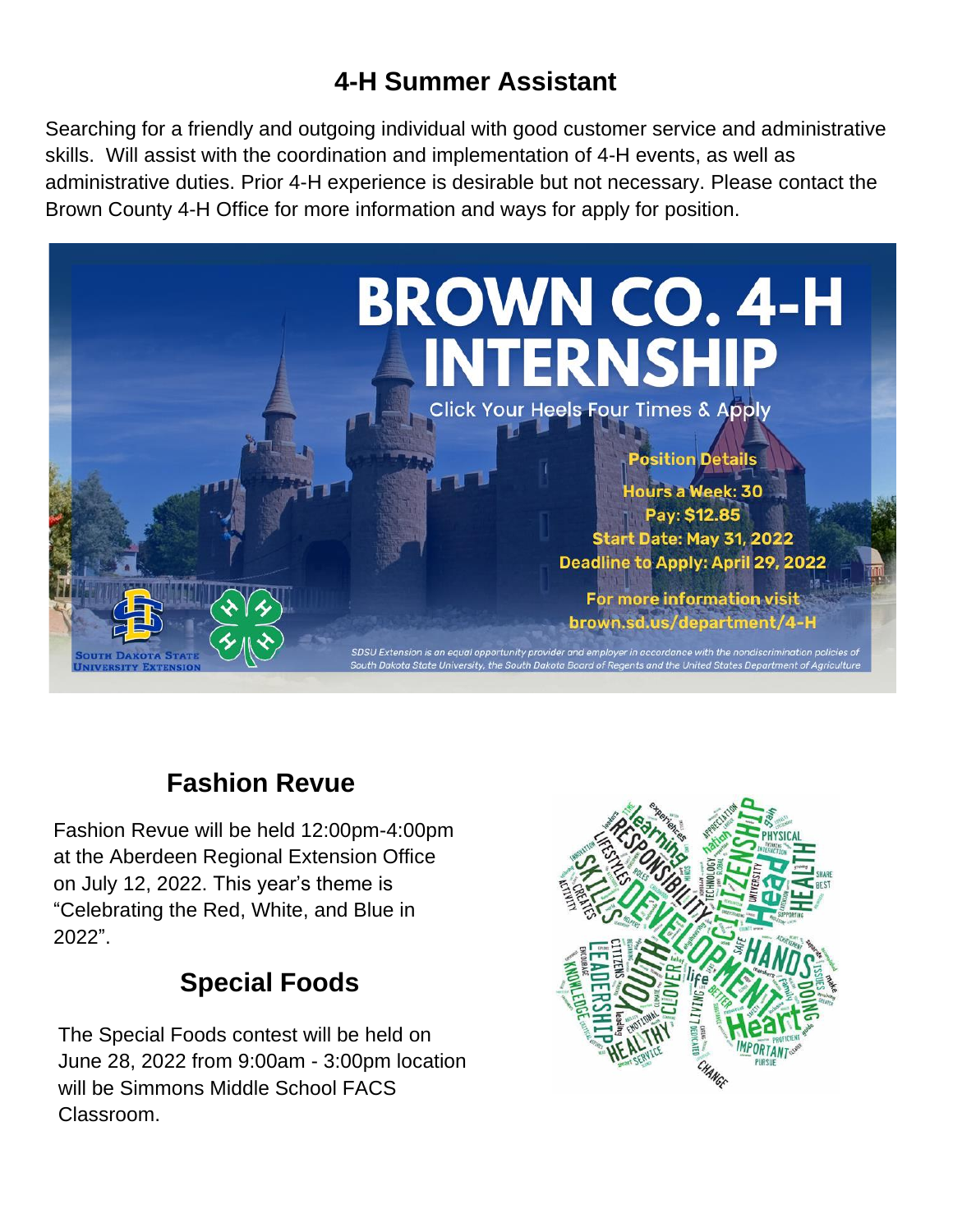# **4-H Fruit Sale Update**

## **By: Brad and Angie Sharp**

THANK YOU AND CONGRATULATIONS to every 4-H member, leader, and parent for participating in this year's 4-H Fruit Sale! It was a great success! We are especially grateful for the volunteers who took time out of their busy schedules to help with the sorting process and the parents who made sure the fruit was picked up in a timely manner.





# **Bo Peep Bingo**

Tickets for Bo Peep Bingo will be distributed to Club Leaders at the Leader's Meeting on April 25. In an effort to make this process less confusing for the Leader's Association Treasurer, one check will be accepted for the Club's tickets. Ticket stubs will need to be returned to the 4-H office by August 1st by NOON. Tickets will be distributed based on your club's enrollment.

# **Science Week**

Do you love science and the activities that go along with it? Do you want to step outside your comfort zone and try something new and different? Fantastic! Brown County 4-H is excited to offer their "Science Week"! A week dedicated to tour both locally and around the county & state. There will be professionals doing demonstrations and presentations, followed by hands on learning and project completion. The event will take place June 14-16. Registration and more details will be available in the May Newshound.



# **2022 Teen Leadership Conference**

The 2022 Teen Leadership Conference will be the week of June 6-10, 2022 Watch for more details in upcoming *Newshounds.*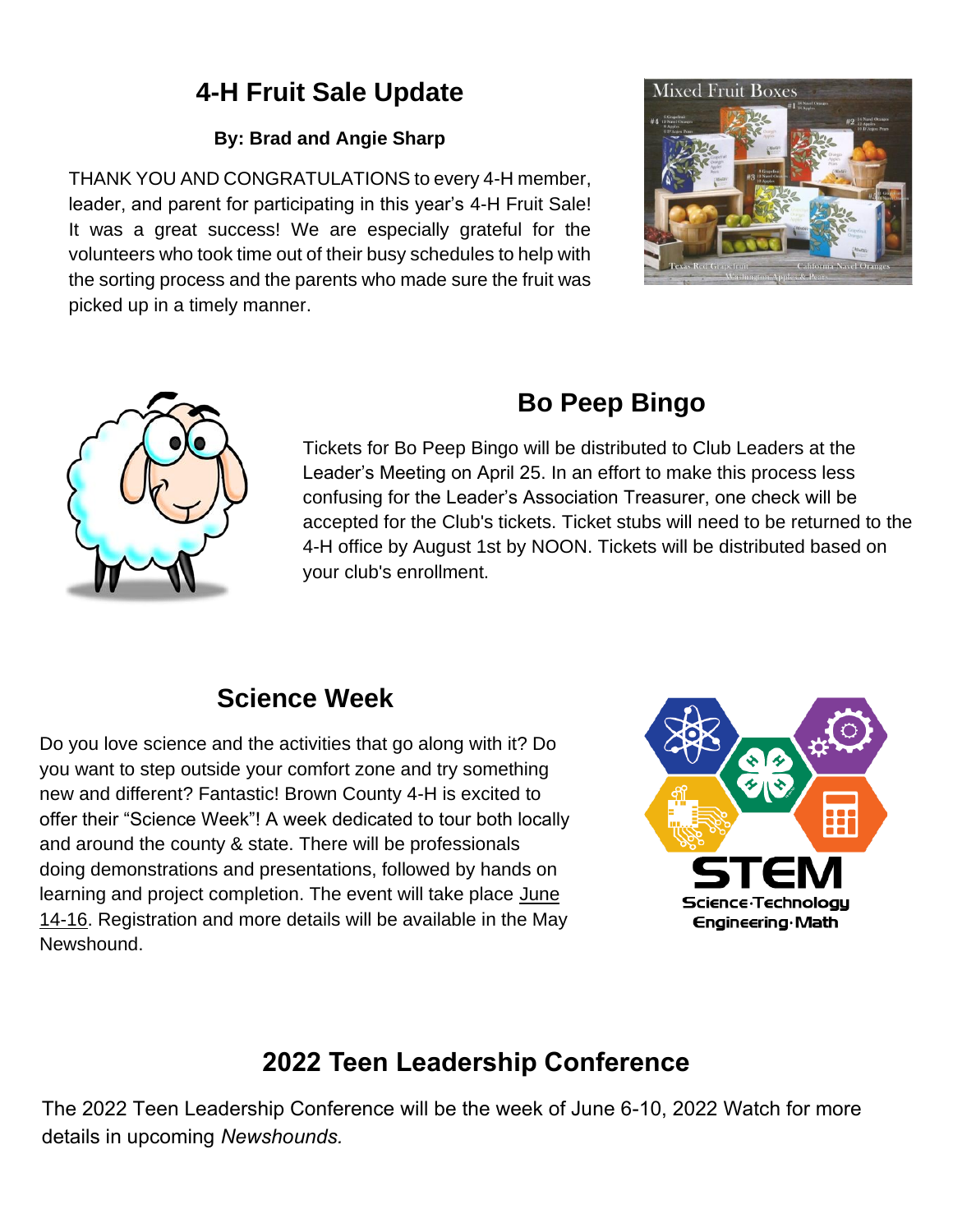

# **Cookies Needed**

The Brown County 4-H Office and Leaders have been planning an exciting week for 4-H youth to learn about different science-based professions, as well as, coming up with activities for them to complete! Each day we are planning on providing them with lunch. We are wondering if clubs would be willing to donate bars/cookies to our event. The dates are June 14-16. We are looking at 3 to 4 dozen for each day. Please contact the 4-H office if you are interested in helping!

We are asking that each 4-H Club provide 4 dozen cookies (individually wrapped) to sell in the Home Arts Building during the Brown County Fair. All proceeds will go back to Brown County 4-H. Please have all cookies dropped off at the 4-H Office by August 12th. We are also looking for clubs to help monitor the cookie area during the fair. More information to come. Thank you in advance for your help!

## **4-H Public Presentation Days**

Brown County 4-H is going to offer two different days for Public Presentation Day. The first day is scheduled for April 18, 2022, from 1pm-5pm in the Brown County Courthouse basement. The registration deadline is April 11, 2022. The second date is July 7, 2022, in the Aberdeen Regional Extension Office basement from 8:30am-1pm. The registration deadline is June 30, 2022. The April registration form will be attached with this Newshound.

# **Horse Quiz Bowl & Hippology Team Selections**

The 2022 4-H Horse Quiz Bowl and Hippology teams will be selected following the May quizzes this year. Early selection of team members allows the team to practice and better prepare for the various invitational events held around the state prior to the state 4-H competition.

Any 4-H member that is interested in trying out for the 2022 Horse Quiz Bowl and/or Hippology teams, please contact the Brown County 4-H Office. You will then receive Horse Quiz Bowl and Hippology study materials. You will be able to come and take the tests the week of May 16th, at the Brown County 4-H Office. Scores from the quizzes will determine the 2022 Horse Quiz Bowl and Hippology team members and alternates.

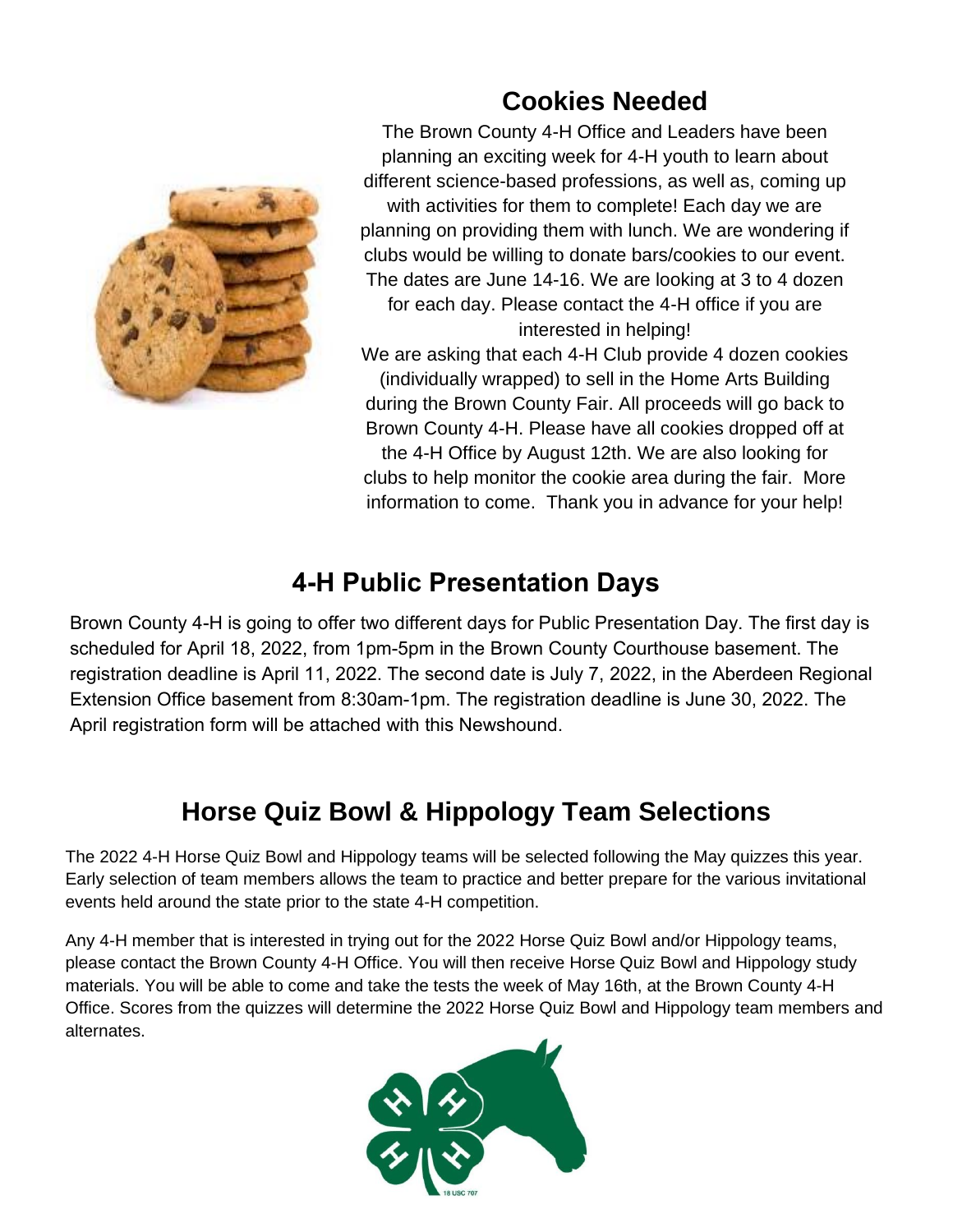

## **Try Your Horticulture and Consumer Decision Making Skills This Spring**

To make it possible for more 4-H members to participate in the judging of Consumer Decision Making and Horticulture, 4-H clubs can conduct an official judging contest at their club meeting. Official judging kits will be available at the Brown County 4-H Office. The club will need to follow the stated criteria so the judging can be fair and comparable to a county judging contest. Score cards will be collected and scored by Becca after the kits are checked back into the office. Members will have opportunities to judge at the county judging contests.

#### **Additional Horticulture and Consumer Decision Making Judging Dates:**

- April 18 CDM and Horticulture Judging Schools Aberdeen Regional Extension Office Judging will be available from 3:30 pm until 5:30 pm
- April 26 CDM Judging School Brown County 4-H Office Judging will be available from 3:30 pm until 5:30 pm
- May 12 CDM Judging School Brown County 4-H Office Judging will be available from 3:30 pm until 5:30 pm
- April 19 Horticulture Judging School Parkview Nursery Judging will begin at 4 pm.
- April/May Date to come How to plant trees
- May 31 Brown County Fair Grounds Tree tour with Aaron Kiesz Tour will begin at 2 pm.

If you have any questions, please contact your club leader. Any additional questions, please contact Becca. Come participate in learning valuable life skills through fun hands-on decision making at the 4-H County Judging Contests.

## **State Fair 4-H Animal Project Requirements/Participation**

- Affidavits will be for unofficial use only– meaning the forms will be available to collect animal info at home, but the information must be entered on 4-HOnline
- 4-HOnline data entry for 4-H animal identification is the **exhibitor's responsibility** to upload onto 4- HOnline by **June 1st, 11:59 PM**. The 4-H office is available for assistance or access to a computer. Please make arrangements in advance if assistance is needed.
- Initial weight for market animals is no longer required to participate at the State Fair.
- Animal registration papers are the **exhibitor's responsibility** to upload to 4-HOnline by July 1st at 11:59 PM.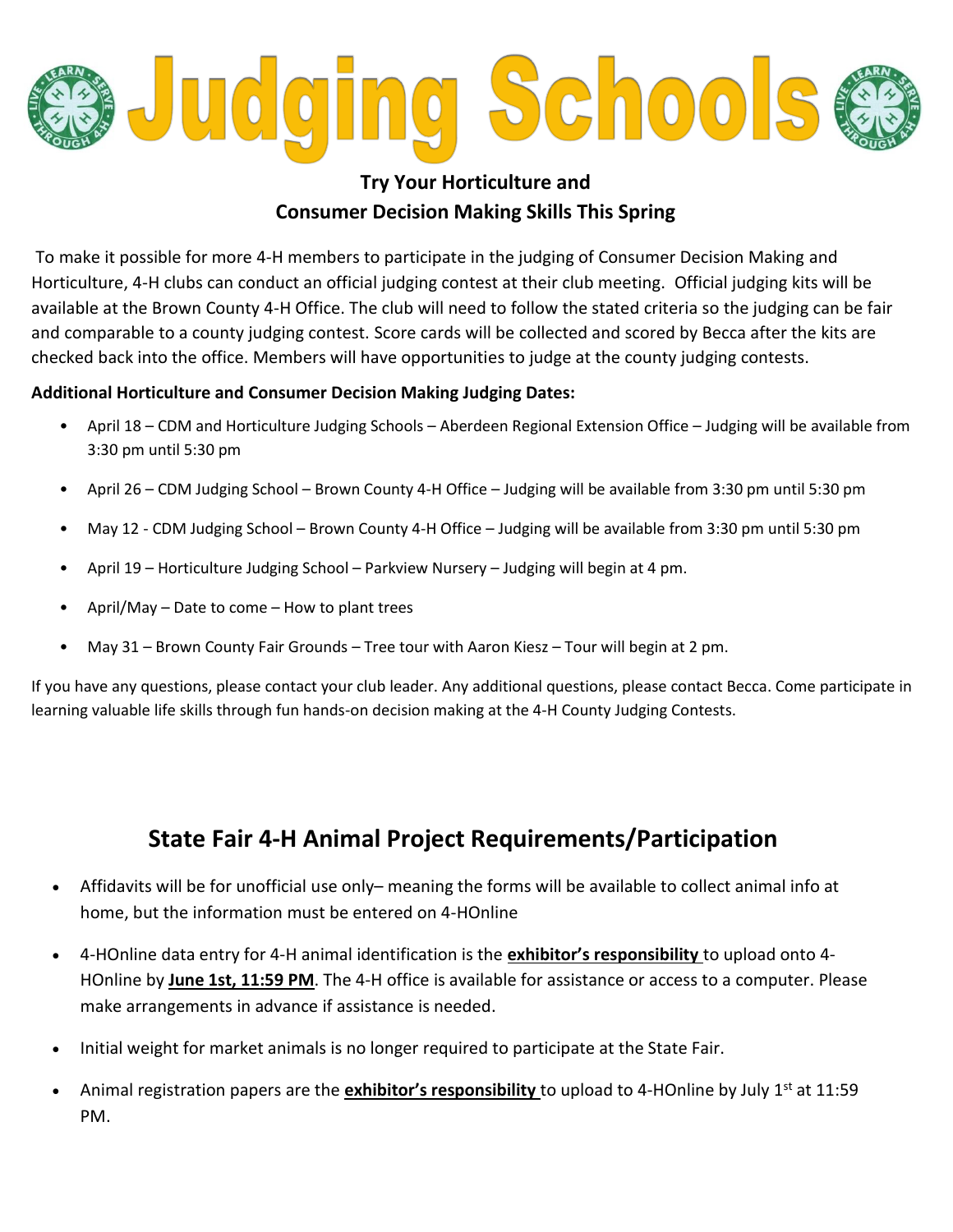## **Horse and Livestock Events**

• Horse Testing—May 23-27, 2022

**POSSENT** 

- Brown County Horse Show—June 22, 2022
- Hub Area 4-H Rodeo—July 2 and 3, 2022, Akkerman Horse Arena, Brown Co Fairgrounds
- State 4-H Horse July 25-27 in Huron.
- South Dakota Summer Spotlight, Huron, SD July 28-31, 2022
- Brown County Fair—August 15-21, 2022

## **Prospect Calf Show - Brown County Fair**

The Prospect Calf Show will be taking place on Saturday, August 20, 2022. It will be open to all Brown County 4-H members enrolled in the beef project and is sponsored by the Skoglund Family and the Daren and Abby Ward Family. The criteria for the show include the following:

- Calves must be born after January  $1<sup>st</sup>$ , 2022.
- Animals must be owned or leased to the exhibitor by May  $31^{st}$ , 2022.
- The calves will be judged as market animals and can be put in the Premium sale.
- They will be judged in classes of age. Class and division will be determined by the show supervisor.
- All calves must have proper health papers signed by a licensed vet.
- All calves must be weaned. No mother cows on the fair grounds.
- All calves must be green tagged
- Complete 4H-Online registration under breeding beef (required info is breed, birthday, & tag #)
- Calves will be shown with rope halter or show halter.
- Exhibitors can have two calves per lot with a maximum of four per exhibitor.
	- Lot 1—Weanling calf: Heifer/Weanling calf: Steer
	- Lot 2—Bucket calf: Heifer/Bucket calf: Steer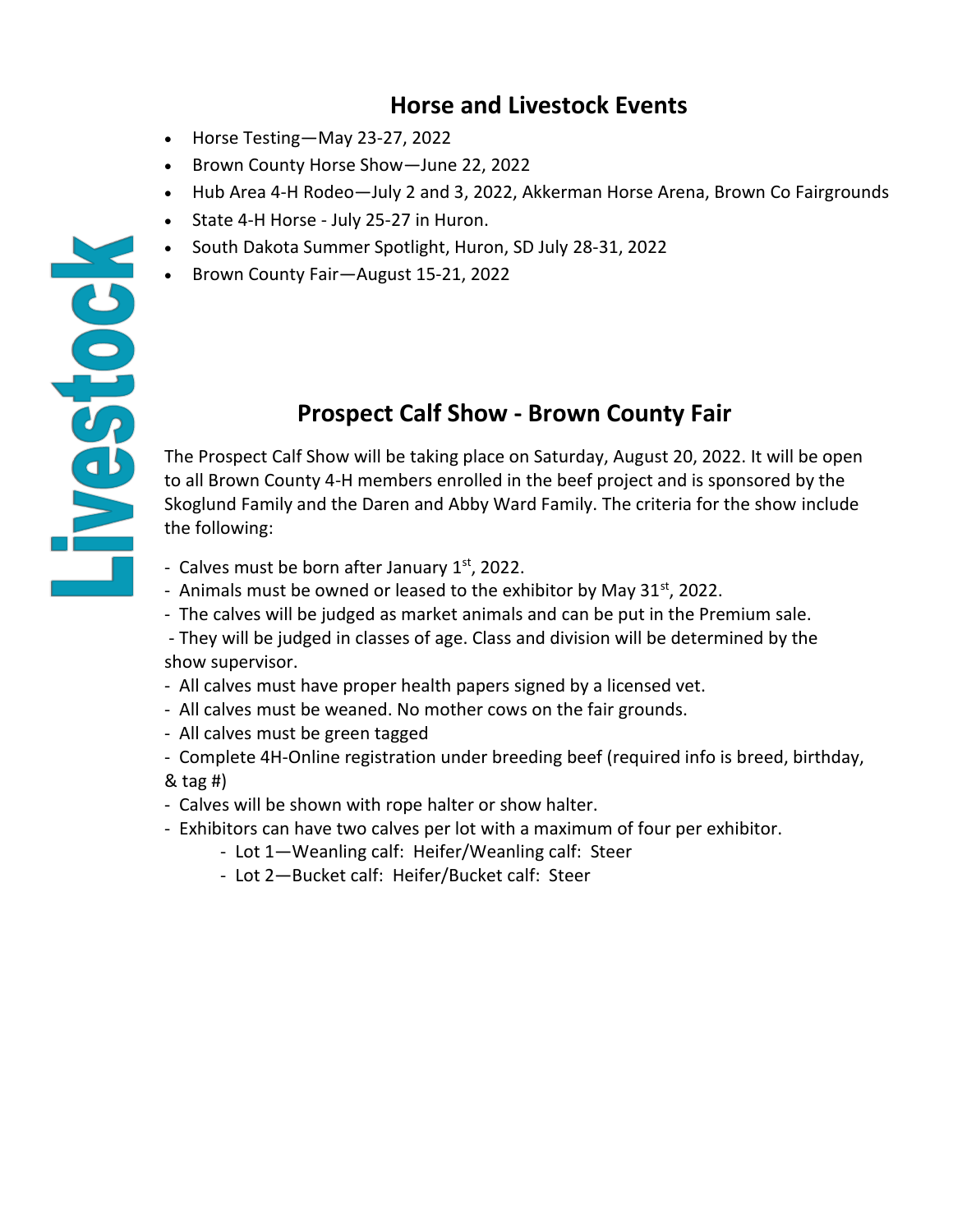## **Green NUES Tags**

Sheep (Market & Breeding)

• USDA Official Scrapie ID

Market Swine

• Market swine must have an Official 4-H NUES Tag/Premise ID Tag/840 RFID Tag Breeding Swine

• Must be ear notched and tagged.

#### Market Beef

• Official 4-H NUES tag as a primary identifier. Plus, a secondary identifier of a herd tag. Breeding Beef (Registered)

• Registered heifers must have an ear tattoo corresponding to her registration paper as a primary identifier. Plus, a secondary identifier such as a bangs tag, USDA Silver Tag, NUES tag, or herd tag.

Breeding Beef (Commercial)

• Commercial heifers must have a bangs tag, USDA Silver Tag, or NUES tag as a primary identifier. Plus, a secondary identifier such as a tattoo, herd tag, or freeze brand.

#### Dairy Cattle

• Ear Tattoo and Registration Paper for registered cattle or Official USDA '840' Tag and Registration Paper.

• Grade and Crossbred cattle must have ear tattoo or electronic ID tag, or Bangs Tag, or 4-H Green NUES Tag Dairy Goats

- USDA Official Scrapie ID or Tattoo
- Tattoo and Registration Paper for registered goats. If registrations papers are not presented at check-in, the animal must show in "Unrecorded Grade".
- Unrecorded Grade goats must have tattoo or herd tag.

Meat Goats (Breeding and Market)

- Breeding
	- o Required individual animal identification:
		- Tattoos will be accepted only for registered does and must be accompanied by breed registration papers.
		- Grade animals and registered animals without registration papers will be shown as commercial so long as they fit commercial breeding meat goat requirements.
		- Pending breed registration papers are not acceptable.
		- Tattoos must be legible. If tattoos are not legible, they will be dismissed from the show.
		- Commercial animals and Wether Dams must have a USDA Official Scrapie ID.
- Market
	- o USDA Official Scrapie ID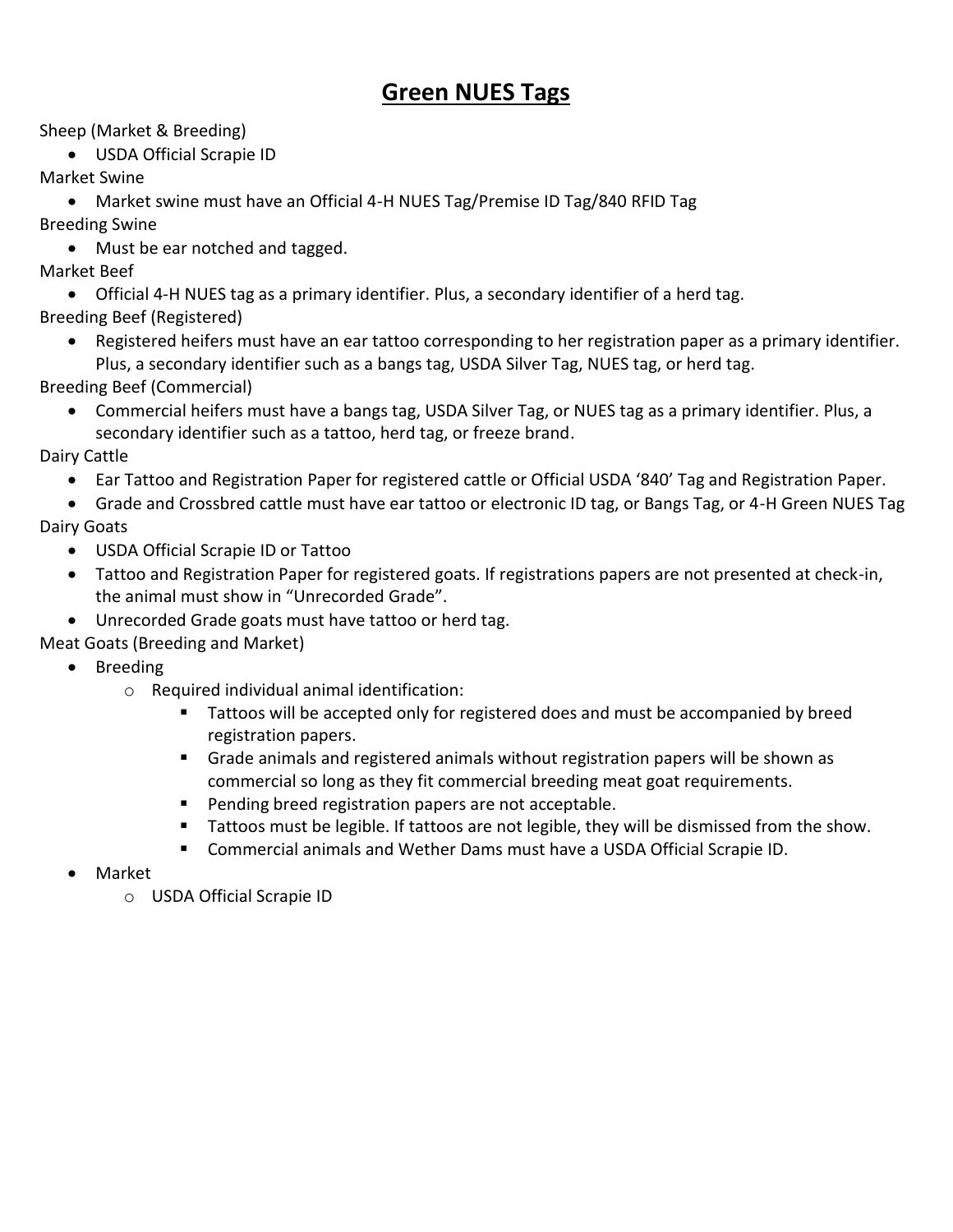# **ELECTRY DCA** Hand **YOUTH RE QUALITY CARE & ANIMALS**

YQCA certification is being accepted by many livestock shows and fairs that require youth quality assurance certification. Youth for the Quality Care of Animals (YQCA) is a national multispecies quality assurance program for youth ages 8 to 21. The program is designed to provide an estimated 60 minutes of education each year. The online program requires the passing of a series of three quizzes to earn certification. An in-person YQCA workshop requires complete attendance. YQCA is the result of a collaborative effort between states that have previously offered multi-species youth livestock quality assurance programs, the National Pork Board's Youth PQA Plus program and representatives from other national livestock groups. YQCA is available as an online or face to face program for youth everywhere in the United States.

YQCA in-person workshops may be available to youth where state 4-H or FFA offices or state/national livestock organizations have partnered to have qualified trainers offer in-person workshops. Brown County's face to face training dates are tentatively scheduled for the following (please note these dates could change so be sure to pay attention to future Newshounds and the Brown County 4-H Facebook page:

- April 15<sup>th</sup> at 4pm in the basement of the Aberdeen Regional Extension Office
- May 17<sup>th</sup> at 4pm in the basement of the Aberdeen Regional Extension Office
- May 27<sup>th</sup> at 4 pm in the basement of the Aberdeen Regional Extension Office

#### [https://yqcaprogram.org/](https://yqcaprogram.org/?fbclid=IwAR1ciADFNHq2Au_p5RzY9vm8vAsh81NIvn0fvr3AGgGfaRI_Qk7TxYuZCWE) - Link to new YQCA Website

[https://www.brown.sd.us/department/4-H/videosanddocuments](https://www.brown.sd.us/department/4-H/videosanddocuments?fbclid=IwAR2tXK5AU1Wwi2Qv0dhs-ATCIl453eDSz_D8Nc0EnEnuDPU39-bBMIC_mQg) - link for step by step guide for creating account and registering youth on new YQCA Site. Click on "Creating Account and Registering Youth on new YQCA Site".

- 1. Since the old YQCA platform used 4HOnline to login all families will need to Register for an account on [yqcaplatform.org.](https://l.facebook.com/l.php?u=http%3A%2F%2Fyqcaplatform.org%2F%3Ffbclid%3DIwAR1qx21x8kvxywFqfQqyhXz9FB9yRYg50ZMTMSUBJkTj_iFmNwRhrIsi8Ng&h=AT1gXr4CCjt0SFOpHflV4Xs111Z9TwTrcRxChH1-HtPwBJ7WpsRWmMqRjzPVswUx7gVwaxqsjgbdECHpdFKbpLKMBJaR1l63_rZpu33YYkVhlrbkpjV0kSKz3aQ1wy-I&__tn__=-UK-R&c%5b0%5d=AT0_soGyLsLvjSuJi8SgD0DR-0mmXzT3SVpGp3kSB-UurgZz58QsUt6ksRLL7mKPDhMUPuBjL0C93Py3yHUV96nuZI3HkBn0vutQA8T-IrwtmIwgeG6zumB4cAYVK3-mwDB7nbOsKbRf4ajPcpnhOp1AO-ALFVeSTMRQ0ZJYpIt6Cw) You cannot use any old usernames or passwords – they will not work.
- 2. When members are signing up for a training they will need to:
	- a. Members will register for an in-person training.
	- b. Member will then take the pre-test on [yqcaplatform.org](http://yqcaplatform.org/?fbclid=IwAR1JInrLuOYsBsbU9f8J3b1jOMS4kQ3toJ0QFj1seZrx9jqXVBEj_OxJtQg)
	- c. Member will attend the training.
	- d. YPA will approve the member.
	- e. Member will take the post-test on [yqcaplatform.org.](https://l.facebook.com/l.php?u=http%3A%2F%2Fyqcaplatform.org%2F%3Ffbclid%3DIwAR0Ih1VNU_Ys6Qij0KO-kvT0FmafVvM1e9qlmaHOheGRfTP14YAO1DMwe9A&h=AT1gXr4CCjt0SFOpHflV4Xs111Z9TwTrcRxChH1-HtPwBJ7WpsRWmMqRjzPVswUx7gVwaxqsjgbdECHpdFKbpLKMBJaR1l63_rZpu33YYkVhlrbkpjV0kSKz3aQ1wy-I&__tn__=-UK-R&c%5b0%5d=AT0_soGyLsLvjSuJi8SgD0DR-0mmXzT3SVpGp3kSB-UurgZz58QsUt6ksRLL7mKPDhMUPuBjL0C93Py3yHUV96nuZI3HkBn0vutQA8T-IrwtmIwgeG6zumB4cAYVK3-mwDB7nbOsKbRf4ajPcpnhOp1AO-ALFVeSTMRQ0ZJYpIt6Cw)
	- f. Member will now be able to download, print their certificate and upload to 4HOnline.

You will need to be prepared to pay for the cost of the YQCA training when you register in the system. Only credit cards are accepted. The cost is \$12 for taking the course online and \$3 for a face to face session. It is highly recommended to attend a face to face session, if possible.

## **\*\*This training is mandatory for all youth showing the above listed animals at both the county and state levels. You will NOT be able to show at the county or state fair without completing this training.**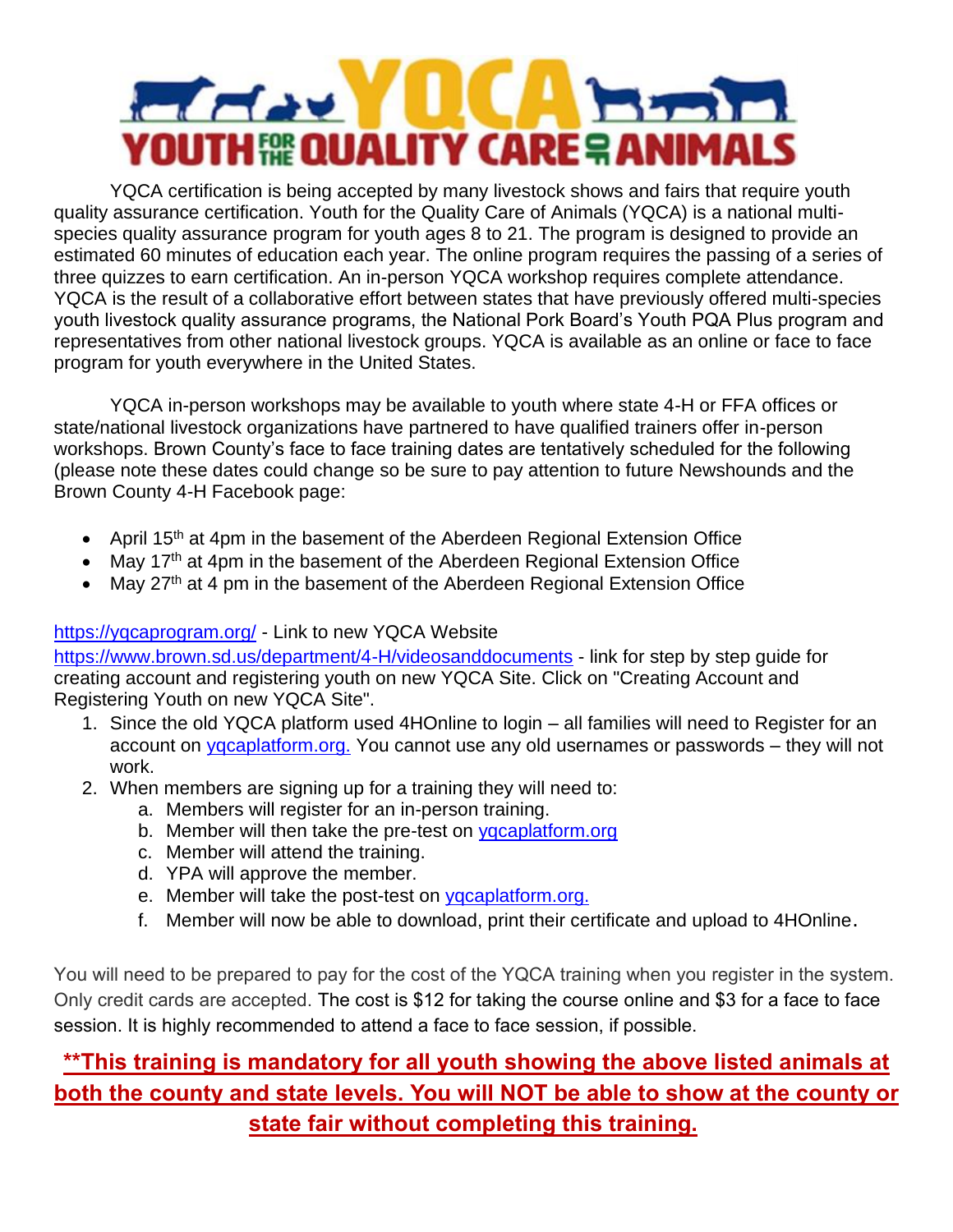## Approved Animal Breeds to be shown in South Dakota 4-H by Specie

| Species                 | <b>Breeds</b>                                                                                                                                                                                                                                                                                                                                                                                                                                                                                                                                                                                                                                                                                                                                                                                                                                                                                                                                                                                                                                                                                                                                                                            |
|-------------------------|------------------------------------------------------------------------------------------------------------------------------------------------------------------------------------------------------------------------------------------------------------------------------------------------------------------------------------------------------------------------------------------------------------------------------------------------------------------------------------------------------------------------------------------------------------------------------------------------------------------------------------------------------------------------------------------------------------------------------------------------------------------------------------------------------------------------------------------------------------------------------------------------------------------------------------------------------------------------------------------------------------------------------------------------------------------------------------------------------------------------------------------------------------------------------------------|
| <b>Breeding Beef</b>    | $\rightarrow$ Aberdeen Angus $\rightarrow$ Angus $\rightarrow$ Charolais $\rightarrow$ Charolais Composite $\rightarrow$ Chianina and                                                                                                                                                                                                                                                                                                                                                                                                                                                                                                                                                                                                                                                                                                                                                                                                                                                                                                                                                                                                                                                    |
|                         | ChiHybrid → Gelbvieh and Balancer → Hereford → Limousin and LimFlex → Maine-                                                                                                                                                                                                                                                                                                                                                                                                                                                                                                                                                                                                                                                                                                                                                                                                                                                                                                                                                                                                                                                                                                             |
|                         | Anjou → Mainetainer → Miniature Hereford → Red Angus → Percentage Red                                                                                                                                                                                                                                                                                                                                                                                                                                                                                                                                                                                                                                                                                                                                                                                                                                                                                                                                                                                                                                                                                                                    |
|                         | Angus $\rightarrow$ Shorthorn $\rightarrow$ Shorthorn Plus $\rightarrow$ Simmental $\rightarrow$ Foundation Simmental $\rightarrow$                                                                                                                                                                                                                                                                                                                                                                                                                                                                                                                                                                                                                                                                                                                                                                                                                                                                                                                                                                                                                                                      |
|                         | Any Other Breed: Heifers not fitting in any of the above breeds must be registered in                                                                                                                                                                                                                                                                                                                                                                                                                                                                                                                                                                                                                                                                                                                                                                                                                                                                                                                                                                                                                                                                                                    |
|                         | accordance with the rules and regulations of a national breed association.                                                                                                                                                                                                                                                                                                                                                                                                                                                                                                                                                                                                                                                                                                                                                                                                                                                                                                                                                                                                                                                                                                               |
|                         | $\rightarrow$ Commercial: This class is for crossbred or purebred breeding heifers that do not                                                                                                                                                                                                                                                                                                                                                                                                                                                                                                                                                                                                                                                                                                                                                                                                                                                                                                                                                                                                                                                                                           |
|                         | meet the breed registration requirements listed above.                                                                                                                                                                                                                                                                                                                                                                                                                                                                                                                                                                                                                                                                                                                                                                                                                                                                                                                                                                                                                                                                                                                                   |
| Market Beef             | → Market Heifer → Angus → Charolais → Chianina → Gelbvieh → Hereford                                                                                                                                                                                                                                                                                                                                                                                                                                                                                                                                                                                                                                                                                                                                                                                                                                                                                                                                                                                                                                                                                                                     |
|                         | → Limousin → Maine-Anjou → Miniature Steers → Red Angus Market Steer                                                                                                                                                                                                                                                                                                                                                                                                                                                                                                                                                                                                                                                                                                                                                                                                                                                                                                                                                                                                                                                                                                                     |
|                         | → Shorthorn → Shorthorn Plus → Simmental Market Steer                                                                                                                                                                                                                                                                                                                                                                                                                                                                                                                                                                                                                                                                                                                                                                                                                                                                                                                                                                                                                                                                                                                                    |
|                         | → Crossbred Market Steer: Any steer not meeting breed requirements.                                                                                                                                                                                                                                                                                                                                                                                                                                                                                                                                                                                                                                                                                                                                                                                                                                                                                                                                                                                                                                                                                                                      |
| <b>Companion Animal</b> | → Birds → Cat/Kittens → Ferrets → Chinchillas → Guinea pigs → Gerbils, hamsters,                                                                                                                                                                                                                                                                                                                                                                                                                                                                                                                                                                                                                                                                                                                                                                                                                                                                                                                                                                                                                                                                                                         |
|                         | mice, and rats $\rightarrow$ Hedgehogs $\rightarrow$ Pet rabbits                                                                                                                                                                                                                                                                                                                                                                                                                                                                                                                                                                                                                                                                                                                                                                                                                                                                                                                                                                                                                                                                                                                         |
| Dairy Cattle            | → Brown Swiss → Guernsey → Holstein, Grade → Holstein, Registered → Jersey →                                                                                                                                                                                                                                                                                                                                                                                                                                                                                                                                                                                                                                                                                                                                                                                                                                                                                                                                                                                                                                                                                                             |
|                         | Milking Shorthorn → Any Other Breed (Ayrshire) → Crossbred                                                                                                                                                                                                                                                                                                                                                                                                                                                                                                                                                                                                                                                                                                                                                                                                                                                                                                                                                                                                                                                                                                                               |
| Dairy Goats             | → Alpine → Lamancha → Nigerian Dwarf → Nubian → Oberhasli → Any Other                                                                                                                                                                                                                                                                                                                                                                                                                                                                                                                                                                                                                                                                                                                                                                                                                                                                                                                                                                                                                                                                                                                    |
|                         | Breed → Recorded Grade → Unrecorded Grade                                                                                                                                                                                                                                                                                                                                                                                                                                                                                                                                                                                                                                                                                                                                                                                                                                                                                                                                                                                                                                                                                                                                                |
| <b>POULTRY</b>          | Chickens<br>Ameraucana, Ancona, Andalusian, Araucana, Araucanas, Aseel, Australorp Leghorn,<br>Australorp, Barnevelder, Belgian Bearded d'Anver, Booted, Brahman, Brahma,<br>Buckeye, Campine, Catalana Modern, Catalana, Chantecler, Cochin, Cornish,<br>Crevecoeur, Cubalaya Sultans, Cubalaya, Delawares, Dominique, Dorking, Dutch,<br>Faverolle, Hamburg, Holland, Houdan, Ko Shamo, Japanese, Java, Jersey Giant, La<br>Fleche, Malay, Lakenvelder, Lamona, Langshan, Leghorn, Maran Dorking, Minorca,<br>Spanish, Naked Neck, Nankin, New Hampshire, Old English Malay, Orpington,<br>Phoenix, Plymouth Rock, Polish - Polish Bearded and Non-Bearded, Polish, Red Cap,<br>Rhode Island Red, Rhode Island White, Rhode Island, Rosecomb, Sebright, Serama,<br>Shamo, Sicilian Buttercup, Silkie, Spanish, Sultan Sumatra, Sumatra, Sussex Ancona,<br>Sussex, Welsummer, Wyandotte, Yokohama Belgian Bearded d'Uccle, Yokohama<br>Game Bantams<br>Modern, Old English, American Game Bantam<br><b>Ducks</b><br>Pekin, Aylesbury, Rouen, Muscovy, Saxony, Silver Appleyard, Cayuga, Crested,<br>Swedish, Buff, Runner, Campbell, Magpie, Welsh Harlequin, Call, East Indie, Mallard |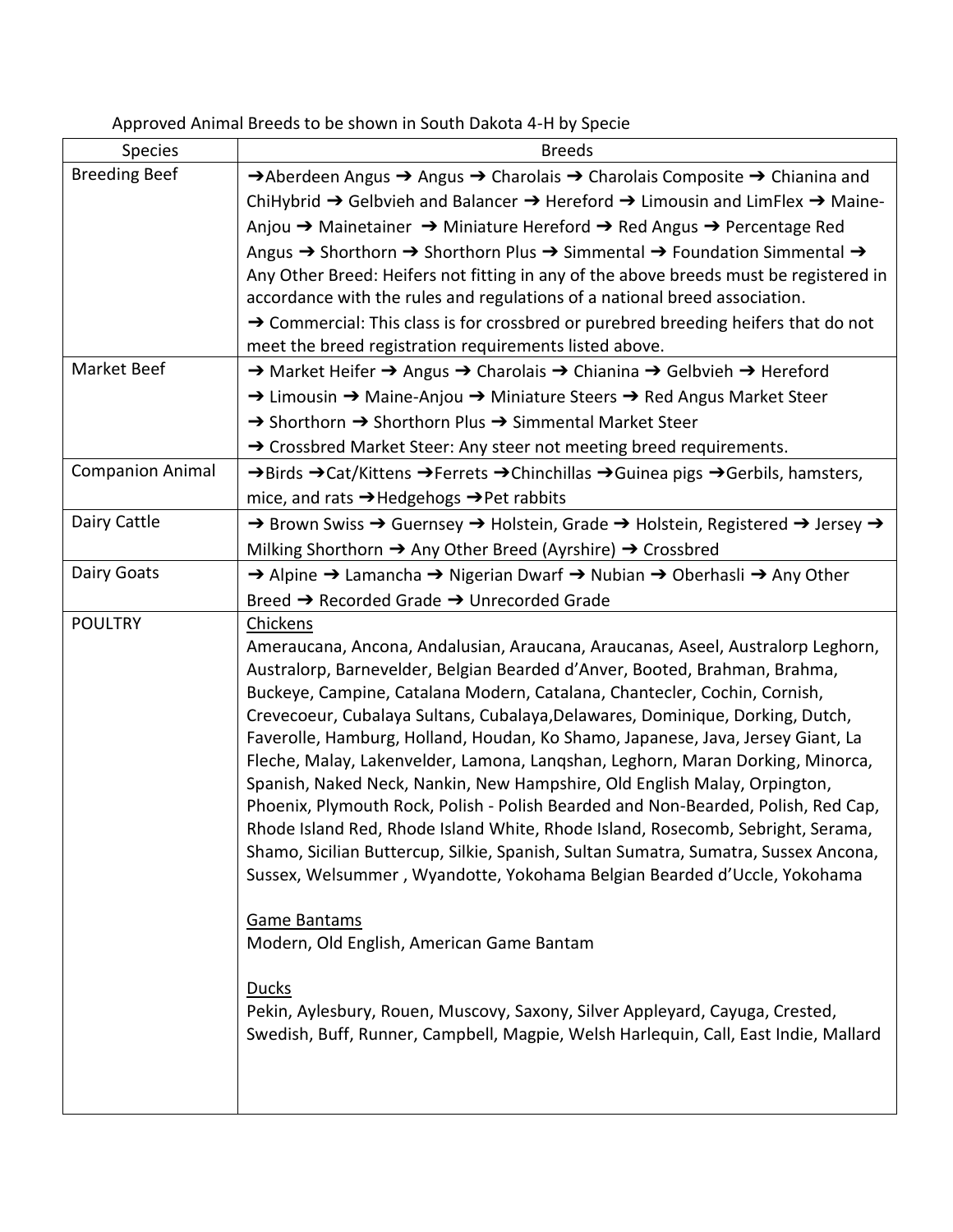|                       | <u>Geese</u><br>Toulouse, Embden, African, Sebastopol, Pilgrim, American Buff, Saddleback<br>Pomeranian, Steinbacher, Chinese, Tufted Roman, Canada, Egyptian                                                                                                                                                    |
|-----------------------|------------------------------------------------------------------------------------------------------------------------------------------------------------------------------------------------------------------------------------------------------------------------------------------------------------------|
|                       | <b>Breeding Turkey</b><br>Any variety                                                                                                                                                                                                                                                                            |
|                       | Other Poultry<br>Guinea, Quail, Partridge, Pheasant, Other game bird                                                                                                                                                                                                                                             |
|                       | <b>Pigeon</b><br>Modenas, Fantails, Lahores. Racing Homers, Flying Rollers, Parlor Rollers. Giant<br>Homers, Kings, Carneaus                                                                                                                                                                                     |
|                       | <b>Commercial Poultry:</b><br>• White Egg Type: Three Pullets • Brown Egg Type: Three Pullets • Any other color<br>type: Three Pullets                                                                                                                                                                           |
|                       | • Market/Meat Roasters: Two Pullets or Cockerels of the same age<br>• Market/Meat Broiler: two pullets or cockerels of the same age<br>• Market/Meat Turkeys: Single bird, either sex                                                                                                                            |
| Rabbit                | → Dutch → Flemish Giant → Florida White → French Lop → Harlequin → Havana<br>→ Himalayan → Holland Lop → Lionhead → Mini Lop → Mini Rex → Mini Satin →<br>Netherland Dwarf → New Zealand → Polish → Rex → Satin                                                                                                  |
|                       | Any Other 4 Class Purebred: American Fuzzy Lop, English Angora, French Angora,<br>Satin Angora, American Sable, Belgian Hare, Britannia Petite, Standard Chinchilla,<br>Dwarf Hotot, Dwarf Papilion, English Spot, Jersey Wooly, Lilac, Rhinelander, Silver,<br>Silver Marten, Tan, and Thrianta breeds.         |
|                       | → Any Other 6 Class Purebred: American, Giant Angora, Argente Brun, Beveren,<br>Blanc de Hotot, Californian, Champagne D' Argent, Checkered Giant, American<br>Chinchilla, English Lops, Giant Chinchilla, Cinnamon, Crème D'Argent, Palomino, and<br>Silver Fox breeds.                                         |
| <b>Breeding Sheep</b> | → Commercial Meat Type Ewe → Commercial Wool Type Ewe → Baby Doll<br>Southdown → Corriedale → Dorset → Hampshire → Montadale → Rambouillet →                                                                                                                                                                     |
|                       | Southdown $\rightarrow$ Suffolk $\rightarrow$ Targhee $\rightarrow$ Any Other Meat Breeds $\rightarrow$ Any Other Wool<br><b>Breed</b>                                                                                                                                                                           |
| Market Sheep          | → Dorset → Hampshire → Southdown → Suffolk → Natural → Speckled-face<br>→ Any Other Breed → Crossbred                                                                                                                                                                                                            |
| Swine                 | $\rightarrow$ Berkshire $\rightarrow$ Chester White $\rightarrow$ Duroc $\rightarrow$ Hampshire $\rightarrow$ Hereford $\rightarrow$ Landrace<br>$\rightarrow$ Poland China $\rightarrow$ Spotted $\rightarrow$ Tamworth $\rightarrow$ Yorkshire $\rightarrow$ Crossbred $\rightarrow$ Any Other<br><b>Breed</b> |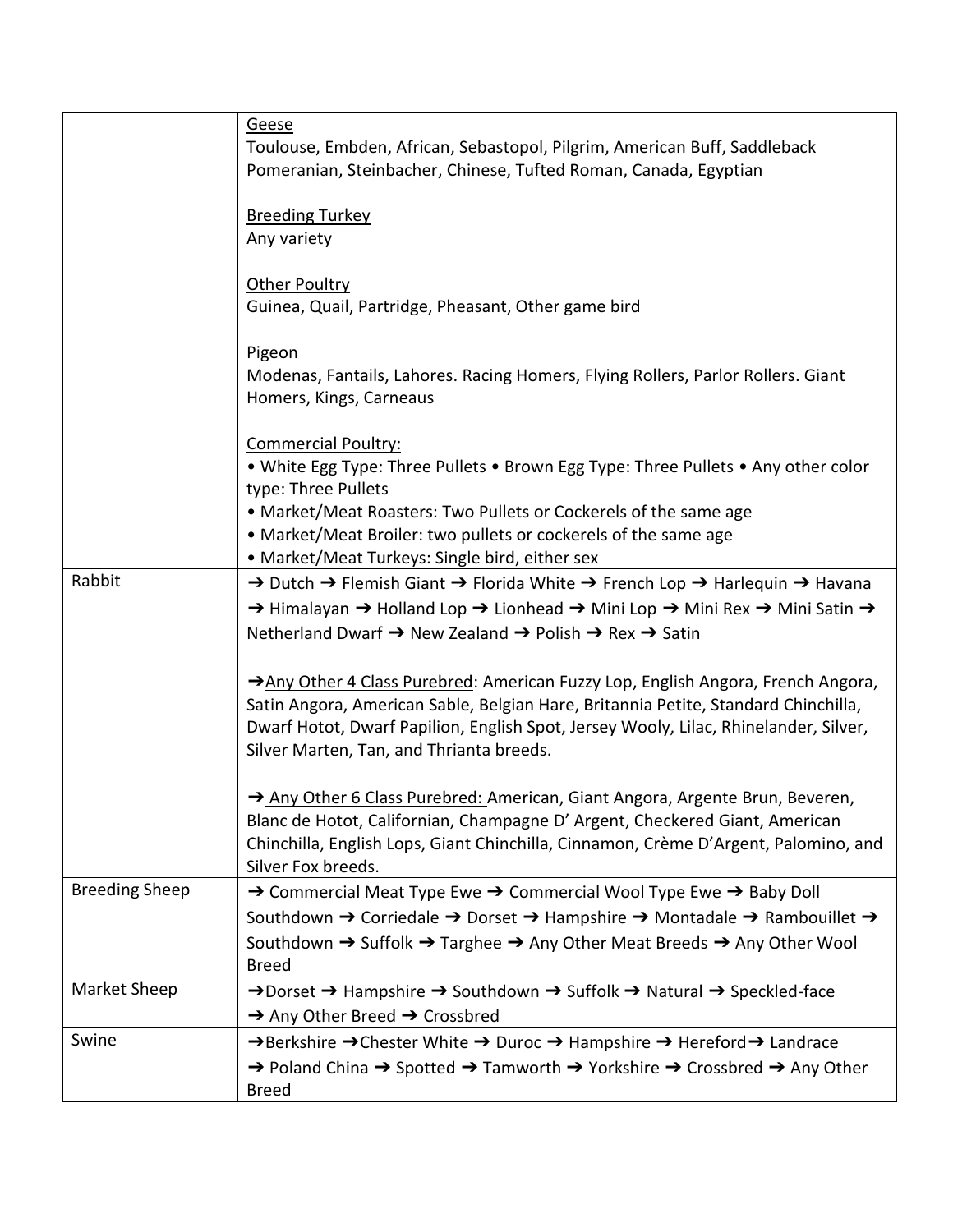## **Entering Animals into 4-HOnline**

Animals will be available to enter in 4-H Online beginning on Friday, March 11th and will close for families to enter the animals on Wednesday, June 1st at 11:59 p.m. CST.

#### **Help Sheet for Families**

Attached is the Help Sheet for families adding in animals. This can also be found on the SDSU Extension Website at [https://extension.sdstate.edu/sites/default/files/2021-01/02-07-01-02.pdf.](https://extension.sdstate.edu/sites/default/files/2021-01/02-07-01-02.pdf)

#### **Number of Times To Enter Individual Animals**

Due to the ability of family sharing of animals in Fair Entry, the suggestion is that families only enter each animal one time and under one member in the family. In Fair Entry, the animal will show up to be selected by all members of the family. Please note that family sharing is only for members in the family in 4-H Online, the system does not recognize if they are cousins and apart of another family in 4-H Online. If families know specific animals are being shown by specific members of their families, they can add them under the correct member. It is suggested that if an animal persists from year to year in the system, that the animal is entered under the youngest member. Entering under the youngest member will have the animal continue from year to year. If it is entered under the oldest member in the family, they would need to enter the animal once again under a younger member due to the oldest member completing their 4-H career and not having an enrollment.

#### **Animals That Persist From Year to Year**

Last year with the system being new and the animals not transferring from the prior system, all animals needed to be entered again. Last year while setting up the animals in 4-H Online, the committee identified if they wanted the ability of the animals to persist from year to year. This allows for an animal to stay in 4-H Online from year to year, as long as it was active in 4-H Online the previous year. Animals that were selected to persist from year to year in the new system include:

- Companion Animal
- Dairy Cattle
- Dairy Goat
- Dog
- Registered Breeding Meat Goat
- Horse
- Poultry
- Rabbit
- Breeding Sheep

If families are not sure if they will be using that animal this year, but may in future years, they need to make the animal active in order for it to show up on the list next year. For example, if a family has a horse named Pete and they know they will not be using Pete this year but will more than likely use Pete the following year, they need to make Pete active this year. If he is not made active this year, he will not show up on the list for the 2023-2024 animal list to select to be active and the family will need to reenter the information. I would suggest that they make all animals active as long as they still have the animals. That way they do not have to worry about entering the information again in the future.